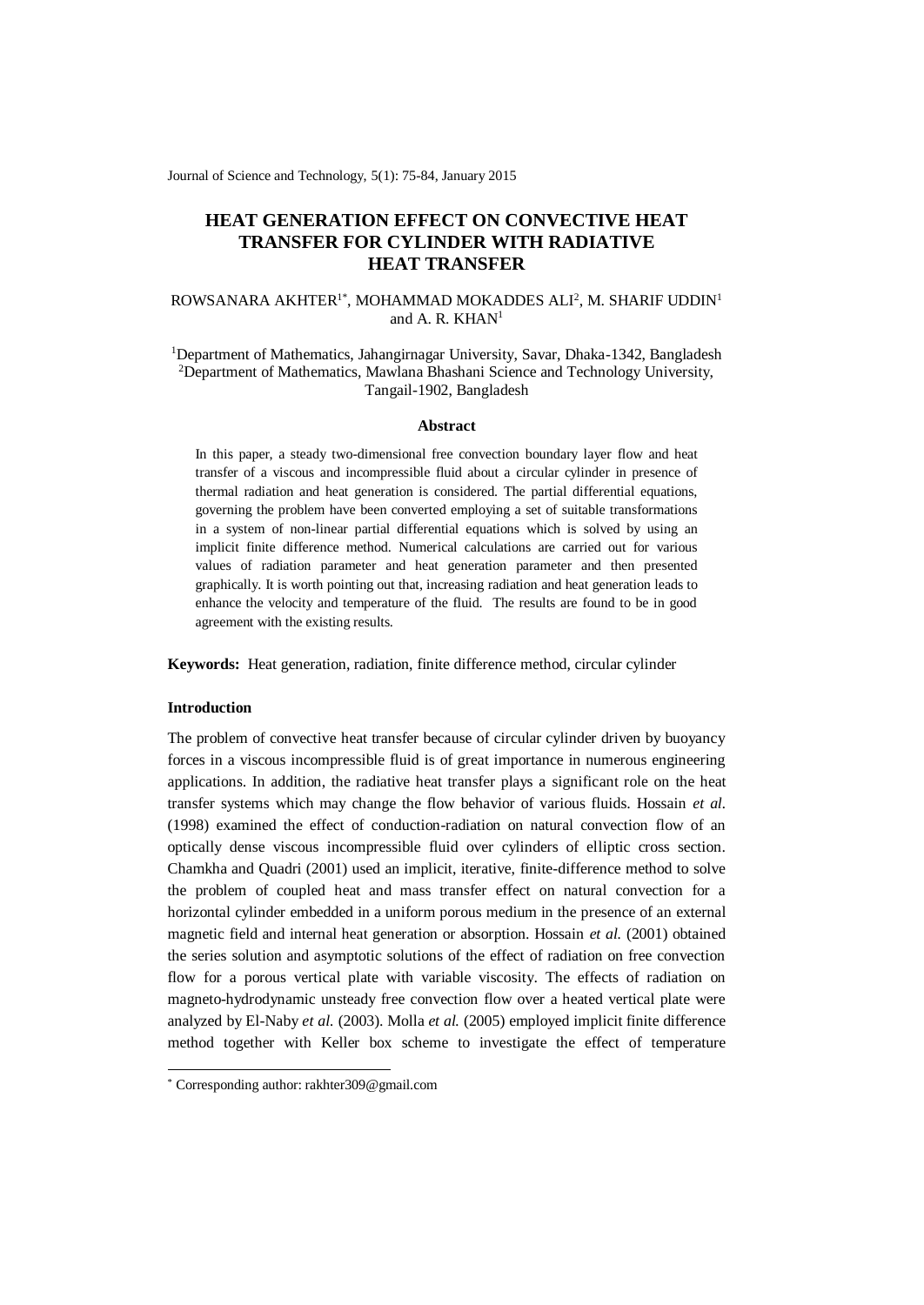dependent viscosity on free convection flow over an isothermal horizontal circular cylinder. Cheng (2006) applied the cubic spline collocation method to study the natural convection heat and mass transfer in a micropolar fluid for a horizontal cylinder of elliptic cross section with constant wall temperature and concentration. The velocity and temperature distributions of the natural convection flow due to the effects of magnetic field, viscous dissipation and heat generation were studied by Mamun *et al.* (2008) using implicit finite difference techniques. Mukhopadhyay (2009) obtained a numerical solution for the effects of radiation on the boundary layer flow and heat transfer of a fluid with variable viscosity along a symmetric wedge by considering the Lie group transformations. A parametric study of the physical parameters for the effect of radiation and thermal conductivity on MHD free convection flow along a vertical plate had been examined by Akhter *et al.* (2013) using implicit finite difference method together with Keller box techniques.

Motivated by the above studies, the effects of radiative heat transfer from a heated circular cylinder in a viscous incompressible fluid with internal heat generation in ongoing research are analyzed. The governing equations are transformed into nondimensional form employing appropriate transformations and then solved numerically by the implicit finite difference method together with Keller box scheme (Keller, 1978; Cebeci and Bradshow, 1984). The results are presented graphically and in tabular form and also compared with the previously accomplished results.

#### **Nomenclature**

| b                | thickness of the cylinder                       | $T_f$                           | Temperature of the fluid                               |  |
|------------------|-------------------------------------------------|---------------------------------|--------------------------------------------------------|--|
| $C_{fx}$         | Local skin friction coefficient                 | $T_{\infty}$                    | Temperature of the ambient fluid                       |  |
| $C_p$            | Specific heat at constant pressure              | $\overline{u}$ , $\overline{v}$ | Velocity components                                    |  |
| f                | Dimensionless stream function                   | u, v                            | Dimensionless velocity components                      |  |
| g                | Acceleration due to gravity                     | $\overline{x}$ , $\overline{y}$ | Cartesian co-ordinates                                 |  |
| Gr               | Grashof number                                  | x, y                            | <b>Dimensionless</b><br>Cartesian<br>$CO-$<br>ordinate |  |
| $k_f, k_s$       | Fluid and solid thermal conductivities          | β                               | Coefficient of thermal expansion                       |  |
| $Nu_{r}$         | Nusselt number                                  | η                               | Dimensionless similarity variable                      |  |
| $\boldsymbol{p}$ | Conjugate conduction parameter                  | $\theta$                        | Dimensionless temperature                              |  |
| Pr               | Prandtl number                                  | μ                               | Viscosity of the fluid                                 |  |
| $q_w$            | Heat flux                                       | $\mathbf{v}$                    | Kinematic viscosity                                    |  |
| Q                | Heat generation parameter                       | ρ                               | Density of the fluid                                   |  |
| Ra               | Radiation parameter                             | $\tau_{_w}$                     | Shearing stress                                        |  |
| R                | Radius of the cylinder                          | Ψ                               | Steam function                                         |  |
| $T_b$            | Temperature at inner surface of the<br>cylinder |                                 |                                                        |  |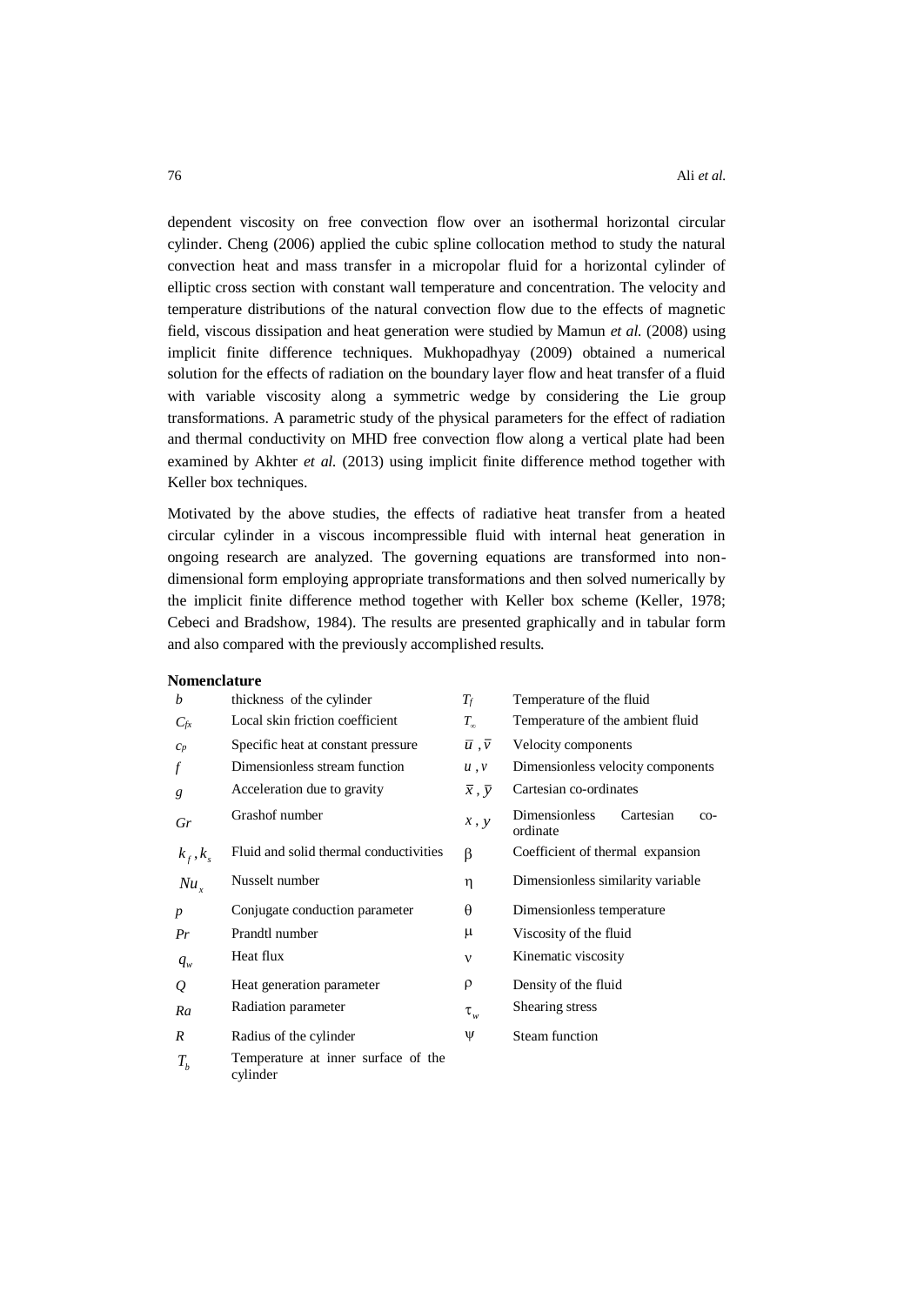Heat Generation Effect on Convective Heat Transfer 77

# **Mathematical modeling**

We consider a steady free convection boundary layer flow over a circular cylinder in a viscous, incompressible and electrically conducting fluid of low Prandtl number (Pr = 0.70). Here *R* is the radius with respect to the outer surface and *b* is the thickness of the cylinder. The inner surface of the cylinder is held at a constant temperature  $T_b$  which is greater than the ambient temperature  $T_{\infty}$  and the surface of the cylinder is held at a constant heat flux  $q_w$ . The  $\bar{x}$  axis is taken along the circumference of the cylinder which is measured from the lower stagnation point and  $\bar{y}$  axis is considered normal to the surface. The physical configuration and the coordinates system are shown in Fig. 1.



**Fig. 1.** Physical model and coordinate system

With the usual boundary layer and Bousinesq approximation, the governing equations for free convection flow with internal heat generation and thermal readiation designed for a circular cylinder can be expressed within the typical boundary layer as :

$$
\frac{\partial \overline{u}}{\partial \overline{x}} + \frac{\partial \overline{v}}{\partial \overline{y}} = 0, \qquad (1)
$$

$$
\overline{u}\frac{\partial \overline{u}}{\partial \overline{x}} + \overline{v}\frac{\partial \overline{u}}{\partial \overline{y}} = v\frac{\partial^2 \overline{u}}{\partial \overline{y}} + g\beta(T_f - T_\infty)\sin\frac{\overline{x}}{R} ,
$$
\n(2)

$$
\overline{u}\frac{\partial T_f}{\partial \overline{x}} + \overline{v}\frac{\partial T_f}{\partial \overline{y}} = \frac{1}{\rho c_p} \left( k_f \frac{\partial^2 T_f}{\partial \overline{y}^2} + Q_0 \left( T_f - T_\infty \right) \right) - 4\Gamma \left( T_f - T_b \right) ,\tag{3}
$$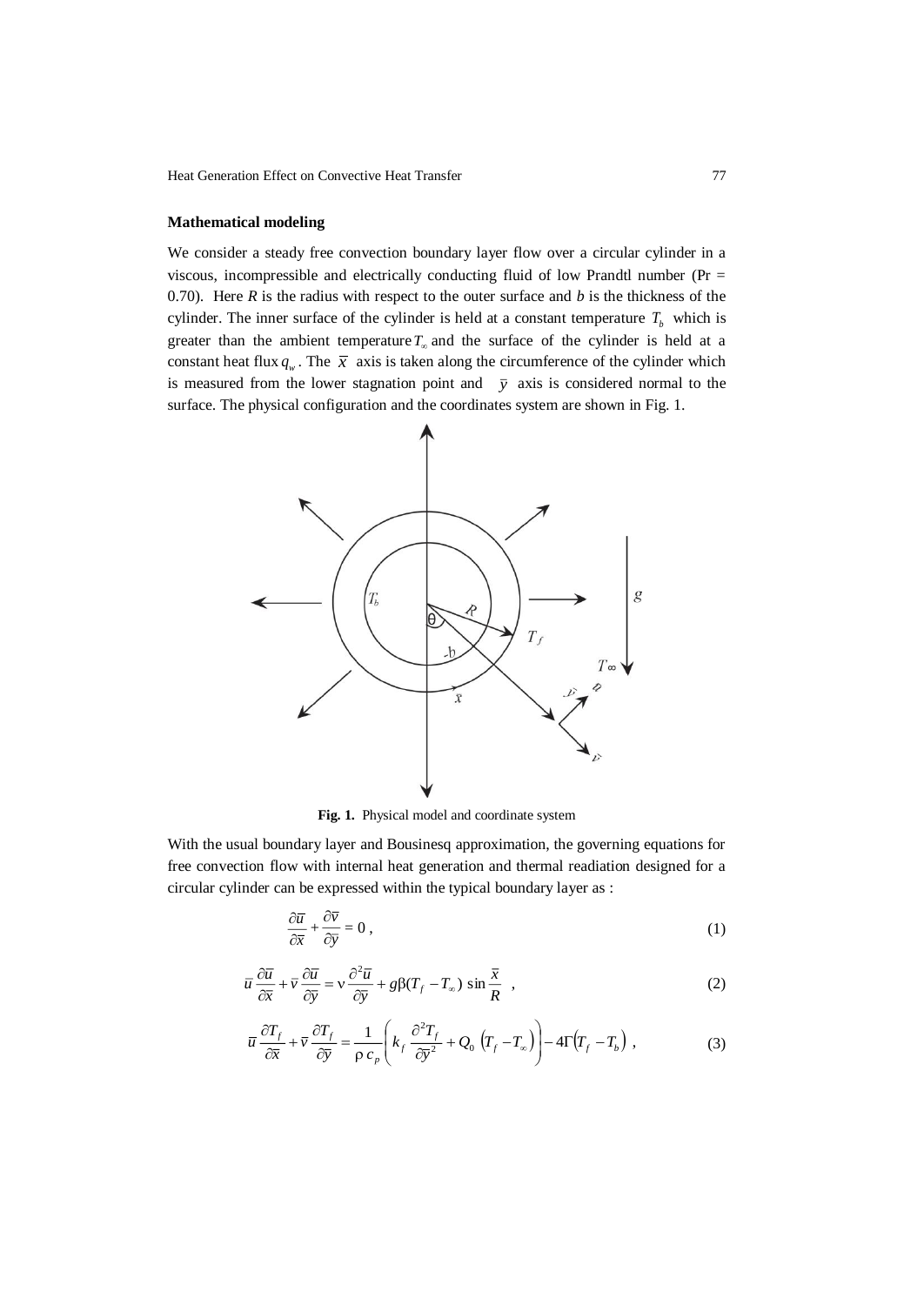78 Ali *et al.*

Where 
$$
\Gamma = \int_0^\infty K_{\lambda b} \left( \frac{\partial e_{b\lambda}}{\partial T_f} \right)_b d\lambda
$$
,  $K_{\lambda b} = K_{\lambda} (T_b)$  is the mean absorption coefficient,  $e_{b\lambda}$  is

Plank's function and  $T_f$  is the temperature of the fluid in the boundary layer,  $v = \frac{\mu}{\rho}$  $v = \frac{\mu}{\hbar}$  is the kinematicviscosity,  $\beta$  is the thermal expression co-efficient, *c<sub>p</sub>* is the specific heat due to constant pressure. The boundary conditions are:

$$
\overline{u} = \overline{v} = 0, \quad T_f = T(\overline{x}, 0), \quad \frac{\partial T_f}{\partial \overline{y}} = \frac{k_s}{b k_f} (T_f - T_b) \quad at \quad \overline{y} = 0, \quad \overline{x} > 0
$$
\n
$$
\overline{u} \rightarrow 0, \quad T_f \rightarrow T_\infty \quad at \quad \overline{y} \rightarrow \infty, \quad \overline{x} > 0.
$$
\n(4)

To carry on this analysis, the following dimensionless variables are introduced

$$
x = \frac{\overline{x}}{R}, \quad y = \frac{\overline{y}}{R}Gr^{1/2}, \quad u = \frac{\overline{u}R}{v}Gr^{-1/2}, \quad v = \frac{\overline{v}R}{v}Gr^{-1/4}, \quad \theta = \frac{T_f - T_\infty}{T_b - T_\infty}, \quad Gr = \frac{g\beta R^3 (T_b - T_\infty)}{v^2}, \tag{5}
$$

where Gr is the Grashof number and  $\theta$  is the non-dimensional temperature. Using these new variables (Equation (5)), the governing equations  $(1) - (3)$  become:

$$
\frac{\partial u}{\partial x} + \frac{\partial v}{\partial y} = 0 \tag{6}
$$

$$
u\frac{\partial u}{\partial x} + v\frac{\partial u}{\partial y} = \frac{\partial^2 u}{\partial y^2} + \theta \sin x \tag{7}
$$

$$
u\frac{\partial\theta}{\partial x} + v\frac{\partial\theta}{\partial y} = \frac{1}{Pr}\frac{\partial^2\theta}{\partial y^2} - Ra(\theta - 1) + Q\theta
$$
 (8)

The boundary conditions (4) then reduce to the following form:

$$
u = v = 0, \ \theta - 1 = p \frac{\partial \theta}{\partial y} \quad at \quad y = 0 \ , x > 0
$$
  

$$
u \to 0, \ \theta \to 0 \qquad at \quad y \to \infty, x > 0
$$
 (9)

Here  $Ra = \frac{4\Gamma R^2}{v} Gr^{-1/2}$  $Ra = \frac{4\Gamma R^2}{\sigma} Gr^{-1/2}$  is the radiation parameter, *f p k*  $Pr = \frac{\mu c_p}{r}$  is the Prandtl number,

 $R^2$   $C_n^{-\frac{1}{2}}$  $Q = \frac{Q_0 R^2}{v \rho} Gr^{-\frac{1}{2}}$  is the heat generation parameter and  $p = \left(\frac{k_f}{k_s}\right) \left(\frac{B}{R}\right) Gr^{1/4}$ *R b k k p s f* l J  $\left(\frac{b}{-}\right)$ l ſ I I J  $\backslash$  $\overline{\phantom{a}}$ l  $=\left(\frac{k_f}{l}\right)\left(\frac{b}{R}\right)$   $Gr^{1/4}$  is a conjugate conduction parameter. In the present analysis we have taken  $p = 1$ .

To facilitate the solution of this problem, the steam function and the dimensionless temperature are considered as

$$
\psi = x f(x, y) \text{ and } \theta = \theta(x, y). \tag{10}
$$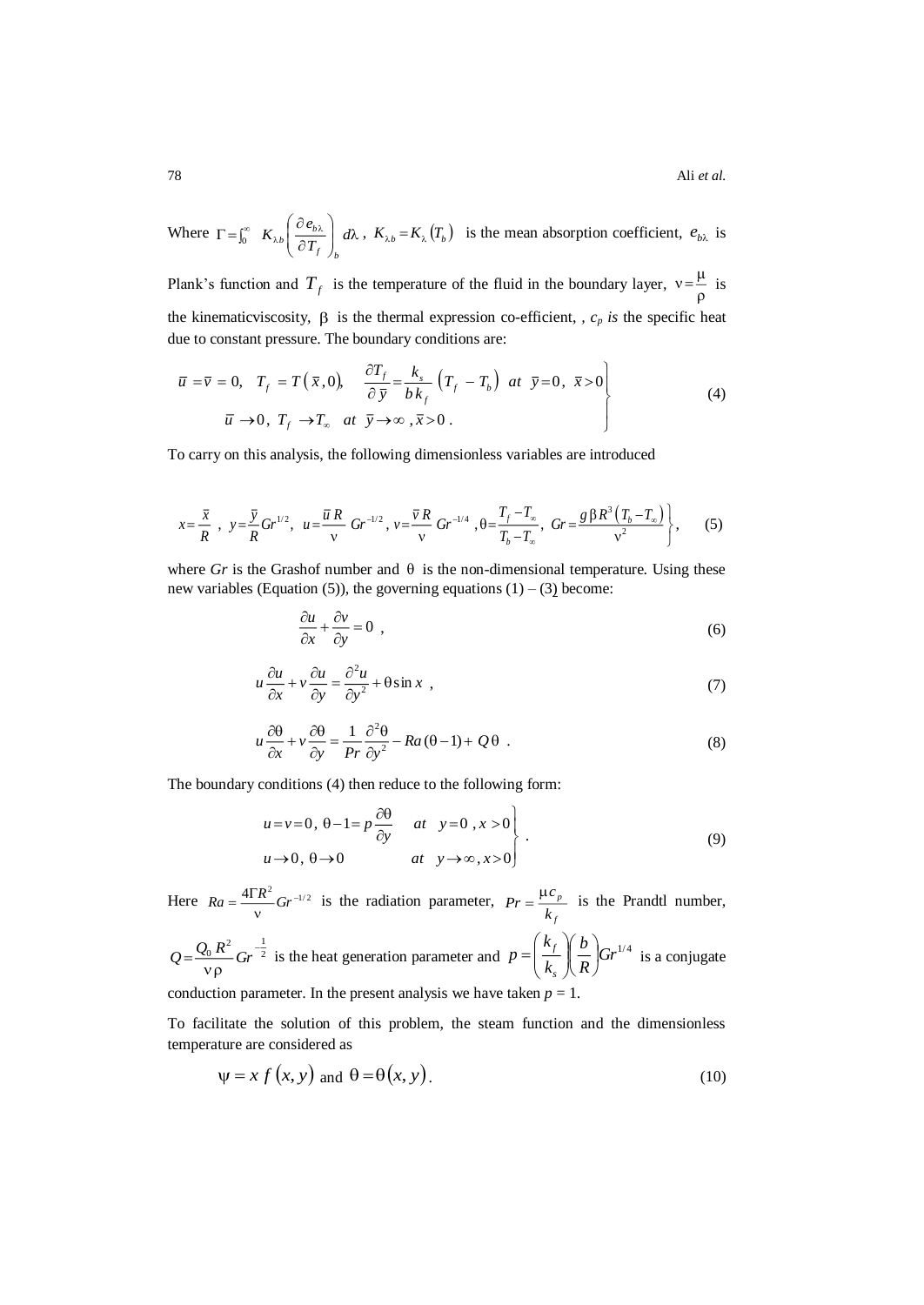The stream function  $\psi$ satisfies the continuity equation (1) through *y*  $u = \frac{1}{\partial}$  $=\frac{\partial \psi}{\partial y}$  and  $v = -\frac{\partial \psi}{\partial x}$  $=-\frac{\partial \psi}{\partial x}$ . Employing equation (10) in equations (7) and (8), the governing momentum and energy equations take the simplified form as:

$$
f''' + ff'' - f'^2 + \theta \frac{\sin x}{x} = x \left( f' \frac{\partial f'}{\partial x} - f'' \frac{\partial f}{\partial x} \right),
$$
\n(11)

$$
\frac{1}{\Pr} \theta'' + f\theta' - Ra(\theta - 1) + Q\theta = x \left( f' \frac{\partial \theta}{\partial x} - \theta' \frac{\partial f}{\partial x} \right) .
$$
\n(12)

The boundary condition (9) become

$$
f(x,0) = f'(x,0) = 0, \quad \theta(x,0) = \frac{\partial \theta}{\partial y} \quad at \quad y = 0
$$
  

$$
f'(x,\infty) \to 0, \quad \theta(x,\infty) \to 0 \qquad as \quad y \to \infty
$$
 (13)

In the above equation, the primes denote partial differentiation with respect to *y* . The set of equation (11) and (12) together with the boundary condition (13) are solved numerically by applying implicit finite difference method with Keller-box scheme (Keller, 1978; Cebeci and Bradshow, 1984). In practical applications, the physical quantities, *e.g,* local skin friction factor and the local heat transfer are calculated. These quantities are written as follows:

$$
C_f = \frac{\tau_w}{\frac{1}{2}\rho U_\infty^2} \text{ and } Nu = \frac{\overline{x} q_w}{k_f (T_b - T_\infty)},
$$
\n(14)

where  $\int_{\bar{v}=0}$  $\backslash$  $\overline{\phantom{a}}$ l ſ õ д  $\tau_w^{}$  =  $\mu$ *y w* ( $\partial \overline{y}$ )  $\frac{u}{u}$  and  $\int_{\bar{\mathrm{v}}=0}$ I  $\backslash$  $\overline{\phantom{a}}$ l ſ д  $=-k_{\epsilon} \left( \frac{\partial}{\partial x} \right)$ *y f*  $w = \kappa_f \left( \partial \overline{y} \right)$  $q_w = -k_f \left( \frac{\partial T_f}{\partial z} \right)$  are the shearing stress and the heat flux,

respectively. By using dimensionless variables and similarity transformations, we have

$$
C_{f_x} Gr^{1/4} = x f''(x,0) \text{ and } Nu_x Gr^{-1/4} = -x \theta(x,0) \,. \tag{15}
$$

### **Results and Discussion**

The aim of this study is to investigate the effect of radiation on free convection flow for a circular cylinder in the presence heat generation and heat conduction. In the numerical computation, the value of the Prandtl number is taken as  $Pr = 0.70$ , which corresponds to air and various values of the remaining parameters are used. To assess the accuracy of the present results, the results for the heat transfer without radiation and heat generation effect were compared with the previously published results and a good agreement were found among these three observations. Moreover, the boundary condition  $y \rightarrow \infty$  is approximated as  $y_{\text{max}} = 8$  which is sufficiently large for the velocity to approach the relevant free stream velocity.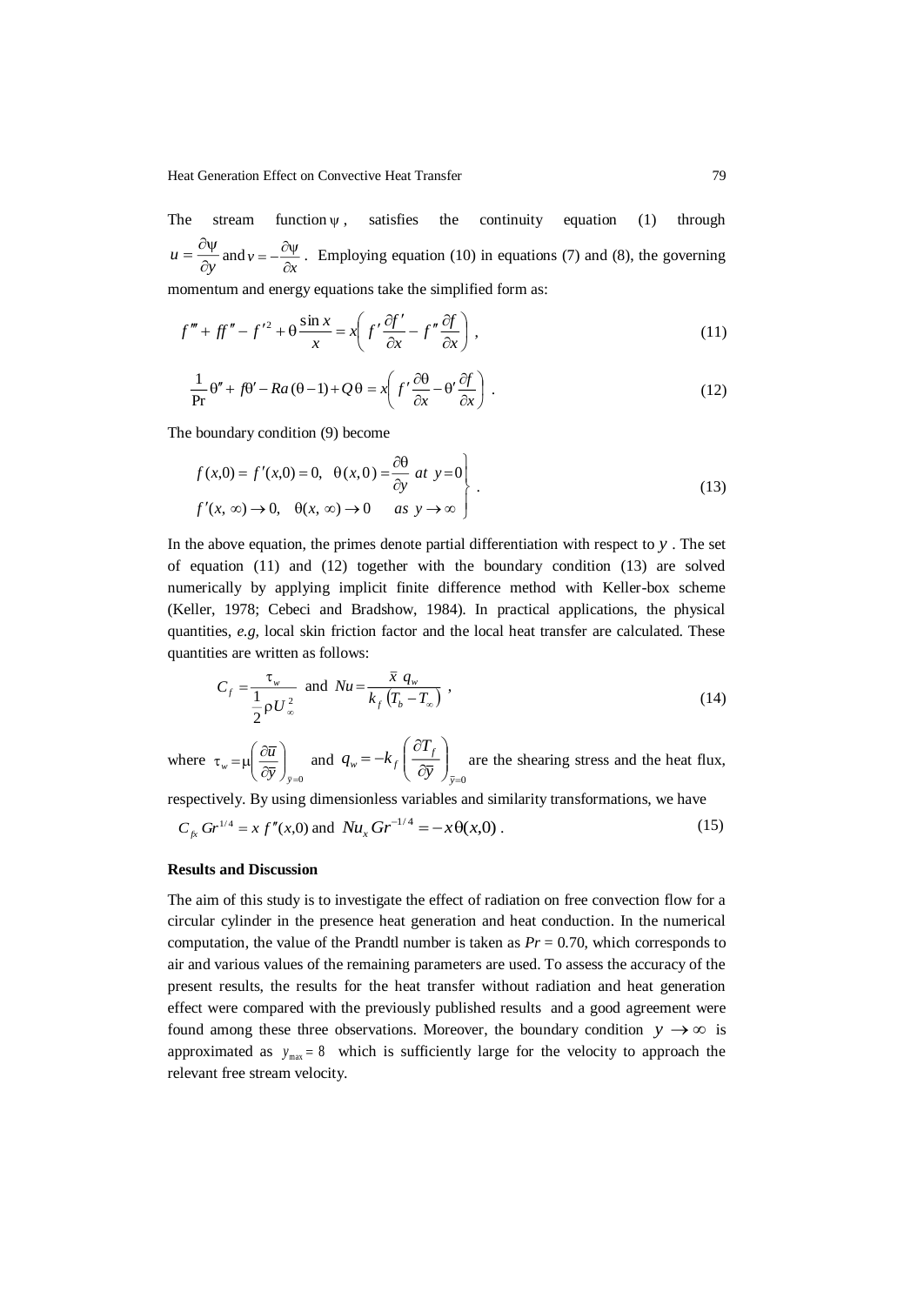| $\boldsymbol{x}$ | Merkin (1976) | Nazar <i>et al.</i> (2002) | Hye <i>et al.</i> (2007) | Present $(2014)$ |
|------------------|---------------|----------------------------|--------------------------|------------------|
| 0.00             | 0.4214        | 0.4214                     | 0.4241                   | 0.4216           |
| $\pi/6$          | 0.4161        | 0.4161                     | 0.4161                   | 0.4163           |
| $\pi/3$          | 0.4007        | 0.4005                     | 0.4005                   | 0.4007           |
| $\pi/2$          | 0.3745        | 0.3741                     | 0.3741                   | 0.3742           |
| $2\pi/3$         | 0.3364        | 0.3355                     | 0.3355                   | 0.3356           |
| $5\pi/6$         | 0.2825        | 0.2811                     | 0.2811                   | 0.2811           |
| π                | 0.1945        | 0.1916                     | 0.1916                   | 0.1912           |

**Table 1. Comparison of the present numerical results of the heat transfer rate with Prandtl number** *Pr* **= 1.0 and**  $p = 1.0$ 

The quantities of physical significance are the velocity and temperature distribution as well as the skin friction and heat transfer factors which are obtained from the numerical solution of the equations (11) and (12) together with the moderated boundary conditions (13) by the finite difference method. The numerical solutions start at the lower stagnation point (at  $x = 0$ ) of the cylinder and proceed round the cylinder up to the upper stagnation point (at  $x = \pi$ ). Then the resulting solutions for the velocity and temperature are presented in Figs. 2 and 4 and the local skin friction and heat transfer are depicted in Figs. 3 and 5.

The effect of thermal radiation parameter on the velocity and temperature profiles is illustrated in Fig. 2 while the value of the heat generation parameter is taken as  $Q = 0.01$ . Figs. 2a and 2b, reveal that the dimensionless velocity, *u* and the dimensionless temperature,  $\theta$  increase as the value of *Ra* increases. This is because, greater *Ra* produce an appreciable increase in the temperature distribution within the boundary layer of the fluid due to the radiative heat transfer from the heat of the body to the fluid. Moreover, near the surface of cylinder the velocity increases significantly along *y* direction and become maximum then decreases asymptotically. The maximum values of the velocity are 0.45316, 0.46650, 0.48823, 0.50245 and 0.51434 for *Ra* = 0.01, 0.04, 0.08, 0.10 and 0.12, respectively. Comparing the peak values of the velocity, due to the change of *Ra*  from 0.01 to 0.12 the velocity increases by 13.50 %. The numerical results of the local skin friction and heat transfer rate for the selected values of thermal radiation parameter while  $Pr = 0.70$  and  $Q = 0.01$  are plotted in Figs. 3a and 3b, respectively. From these figures, it can be seen that an increase in the radiation parameter leads to increase the skin friction factor and decrease the local heat transfer rate. This outcome is consistent with the velocity and temperature behavior close to surface of the cylinder as pointed out in Figs. 2a and 2b, because the greater *Ra* creates a typical hot fluid layer near the surface of the cylinder which turns in lower temperature difference between the solid and the ambient fluid.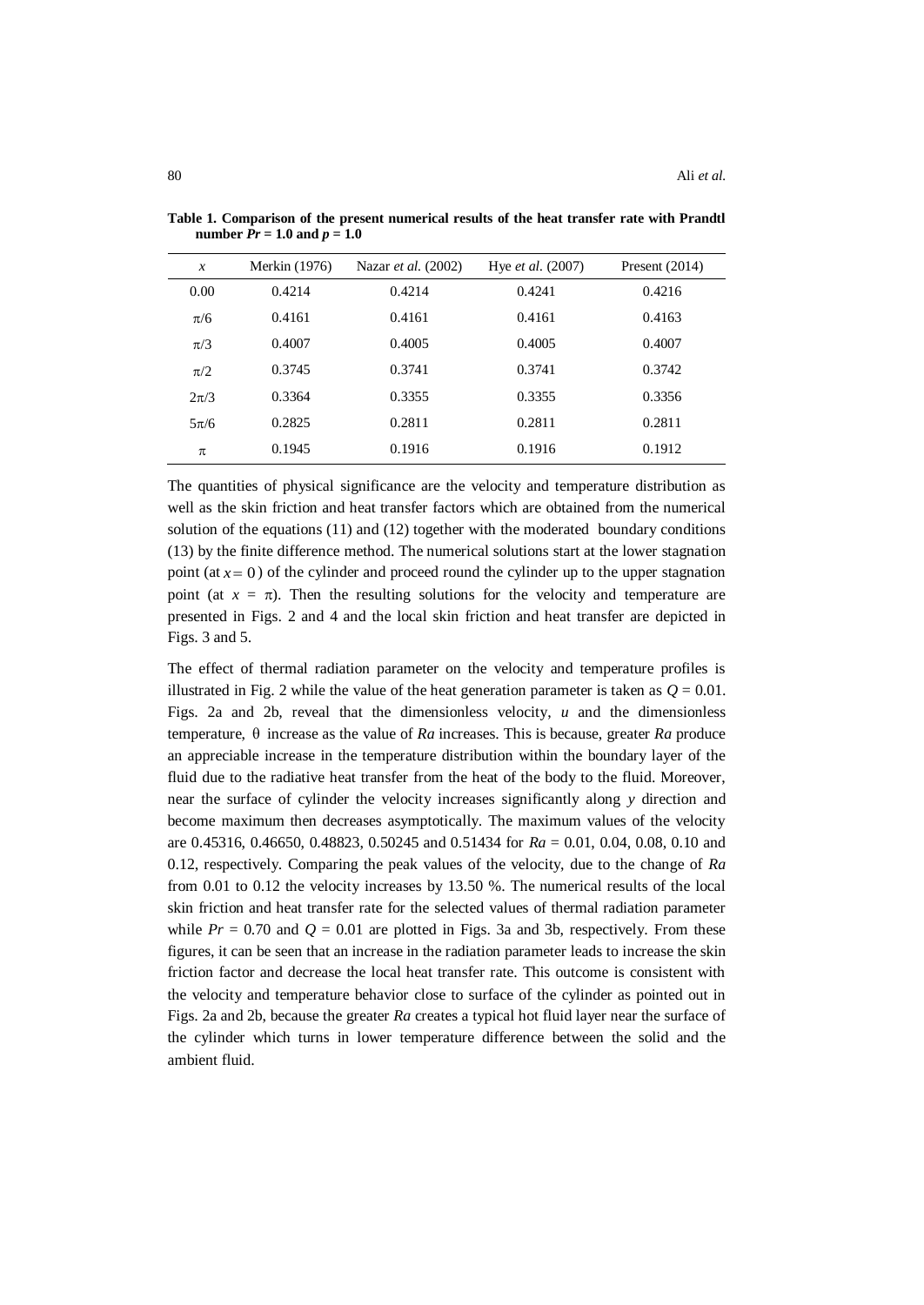

**Fig. 2a.** Variation of velocity against *y* for varying of *Ra* with  $Pr = 0.70$  and  $Q = 0.01$ .



**Fig. 2b.** Variation of temperature against *y* for varying of *Ra* with  $Pr = 0.70$  and  $Q = 0.01$ .



**Fig. 3a.** Variation of skin friction against *x* for varying of *Ra* with  $Pr = 0.70$  and  $Q = 0.01$ .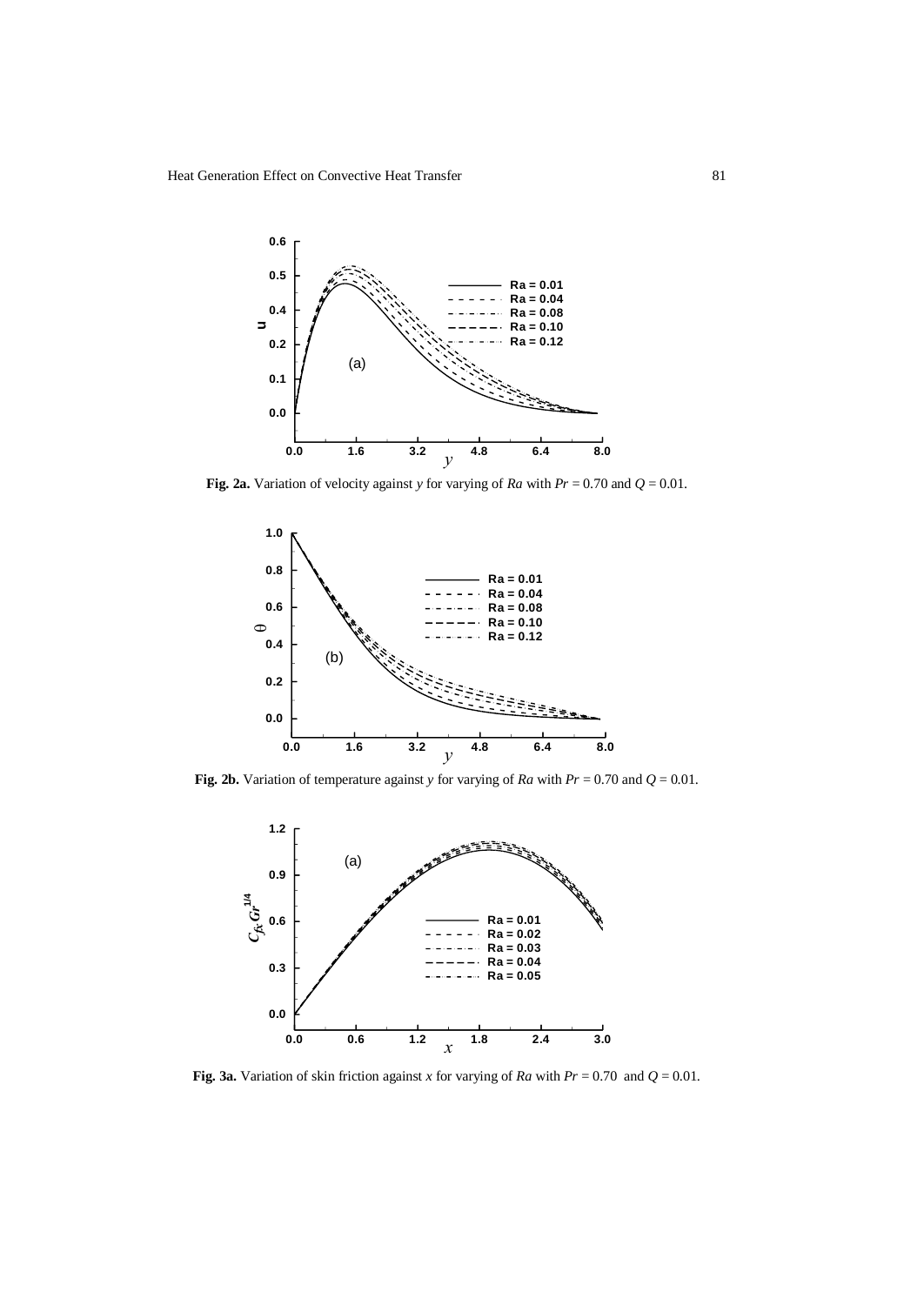

**Fig. 3b.** Variation of heat transfer rate against *x* for varying of *Ra* with  $Pr = 0.70$  and  $Q = 0.01$ .

Moreover, it is significant from the practical point of view that the skin friction increases by 5.17 % as *Ra* increases from 0.01 to 0.05.



**Fig. 4a.** Variation of velocity against *y* for varying of *Q* with *Pr* = 0.70 and *Ra* = 0.01.



**Fig. 4b.** Variation of temperature against *y* for varying of *Q* with *Pr* = 0.70 and *Ra* = 0.01.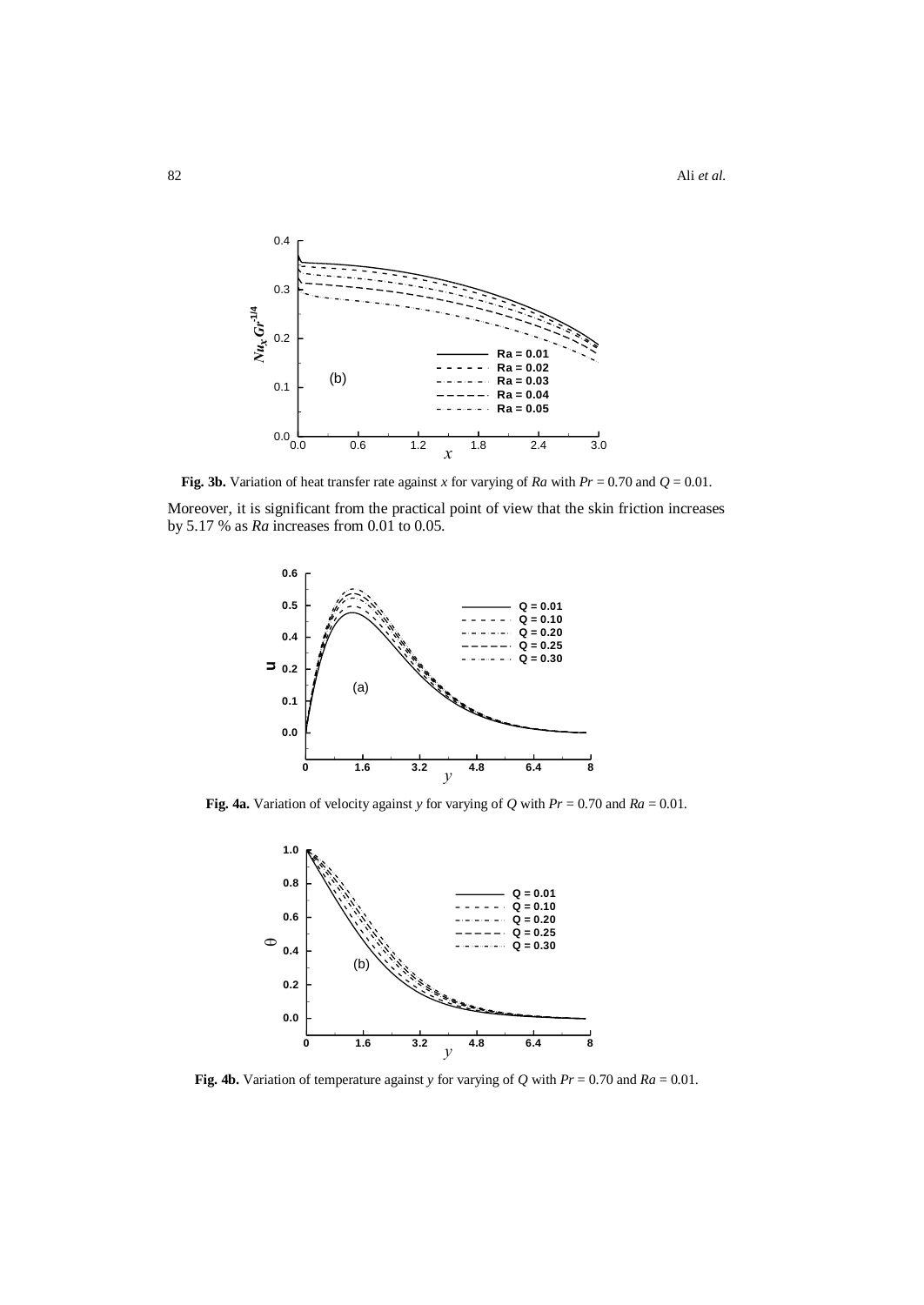The variation of the velocity and temperature profile for the various values of heat generation parameter at 6  $x = \frac{\pi}{6}$  having Prandtl number Pr = 0.70 with Ra = 0.01 is depicted in Fig. 4 (a) and 4(b), respectively. It can be observed that, both the velocity and temperature increase with the increasing value of *Q*. Moreover, the velocity profile produced by heat generation parameter has a local maximum value and which are recorded as 0.45316, 0.47741, 0.50757, 0.52443 and 0.54232. From this observation, velocity increases by 19.68 % as *Q* increases from 0.01 to 0.30. On the other hand, Figs. 5(a) and 5(b), illustrate the effect of the internal heat generation parameter on the local skin friction and the local heat transfer rate.



**Fig. 5a.** Variation of skin friction against *x* for varying of *Q* with  $Pr = 0.70$  and  $Ra = 0.01$ .



**Fig. 5b.** Variation of heat transfer rate against *x* for varying of *Q* with  $Pr = 0.70$  and  $Ra = 0.01$ .

It is clear that the skin friction factor gradually increases but the opposite phenomenon takes place in the case of heat transfer rate. The trend is evident, since the increasing *Q* increases the fluid temperature as well as fluid motion within the boundary layer.